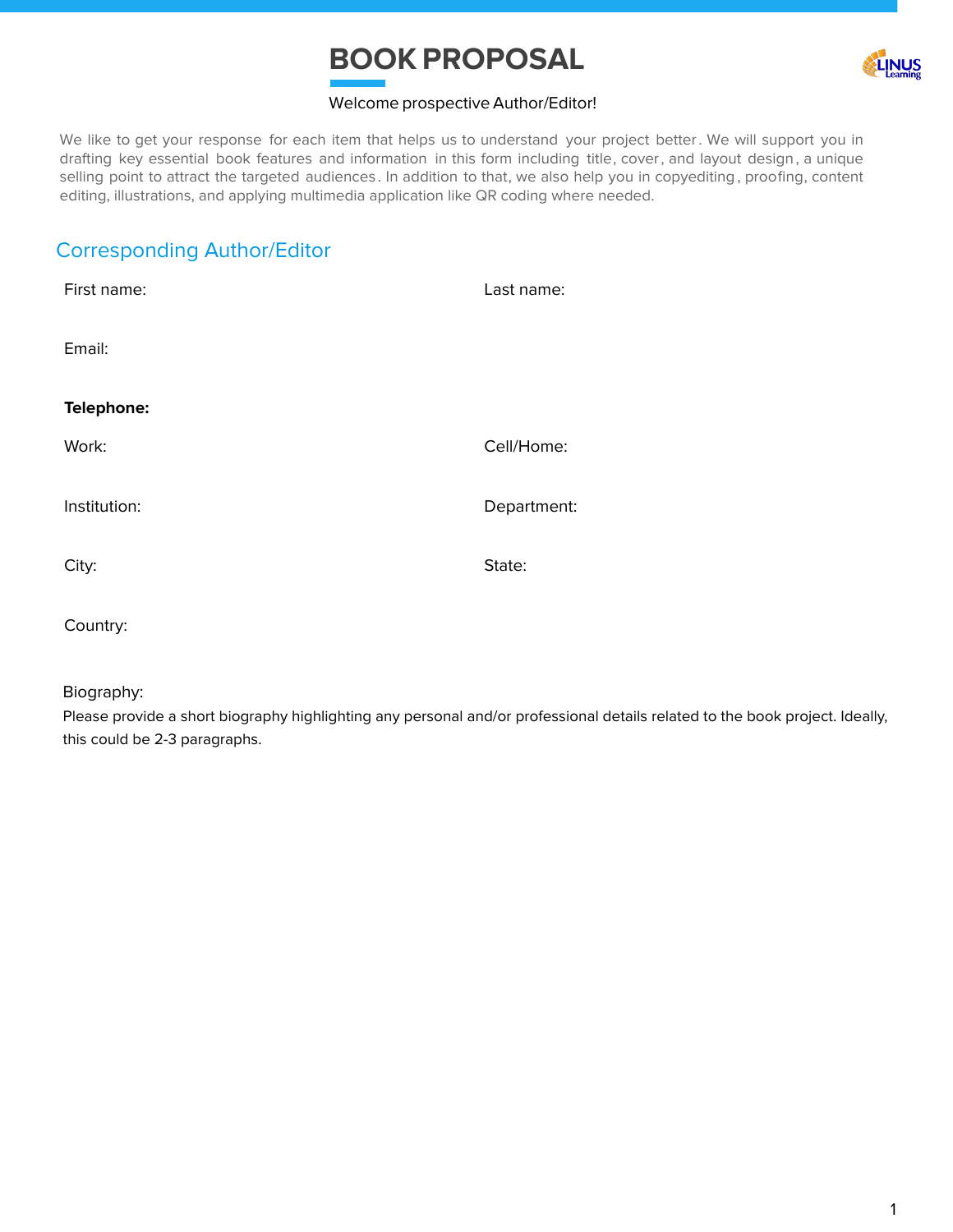#### Additional Authors/Editors:

In case of co-authors, please list details of co-author(s) or tentative contributors and their affiliations:

## About your Book

Tentative Title:

Subtitle:

Type of book:

Text book

## Length

Estimated number of pages in the book: Estimated number of Images and graphs:

Estimated number of video clips (For QR codes):

#### Supplementary Material:

Are you planning to use Learning Management System: Name of your preferred LMS:

Do you planning to use the end of the chapter questions/homework: Whether the book will contain any other electronic supplementary material?

Author's Guide: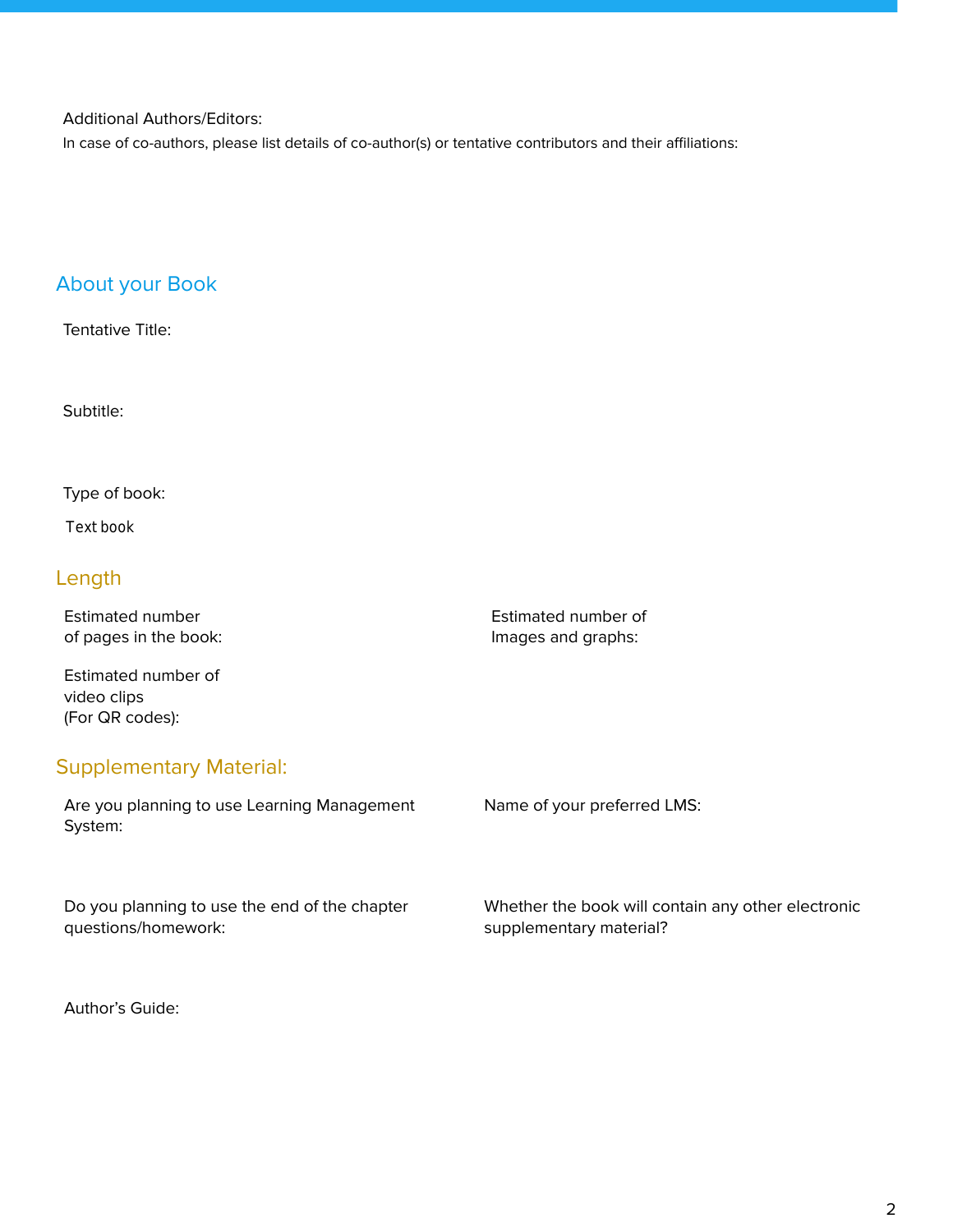## Table of contents

Please provide a list of all preliminary chapter titles in the field below.

In addition, please provide your table of contents with further details (2-3 sentences per chapter) as well as a sample chapter, if available.

## Description of the Book

Please provide a descriptive text of what the book is about, including main topics, section and sub-section headings. Also, a summary of each chapter and an approximate length; e.g., word count, proposed no. of pages (possibly attach a separate document)

Please write a short description of your book that could be modified for promotion purposes. (Approx 30 lines) You may use the key few features of the book that separate from existing books already in the market.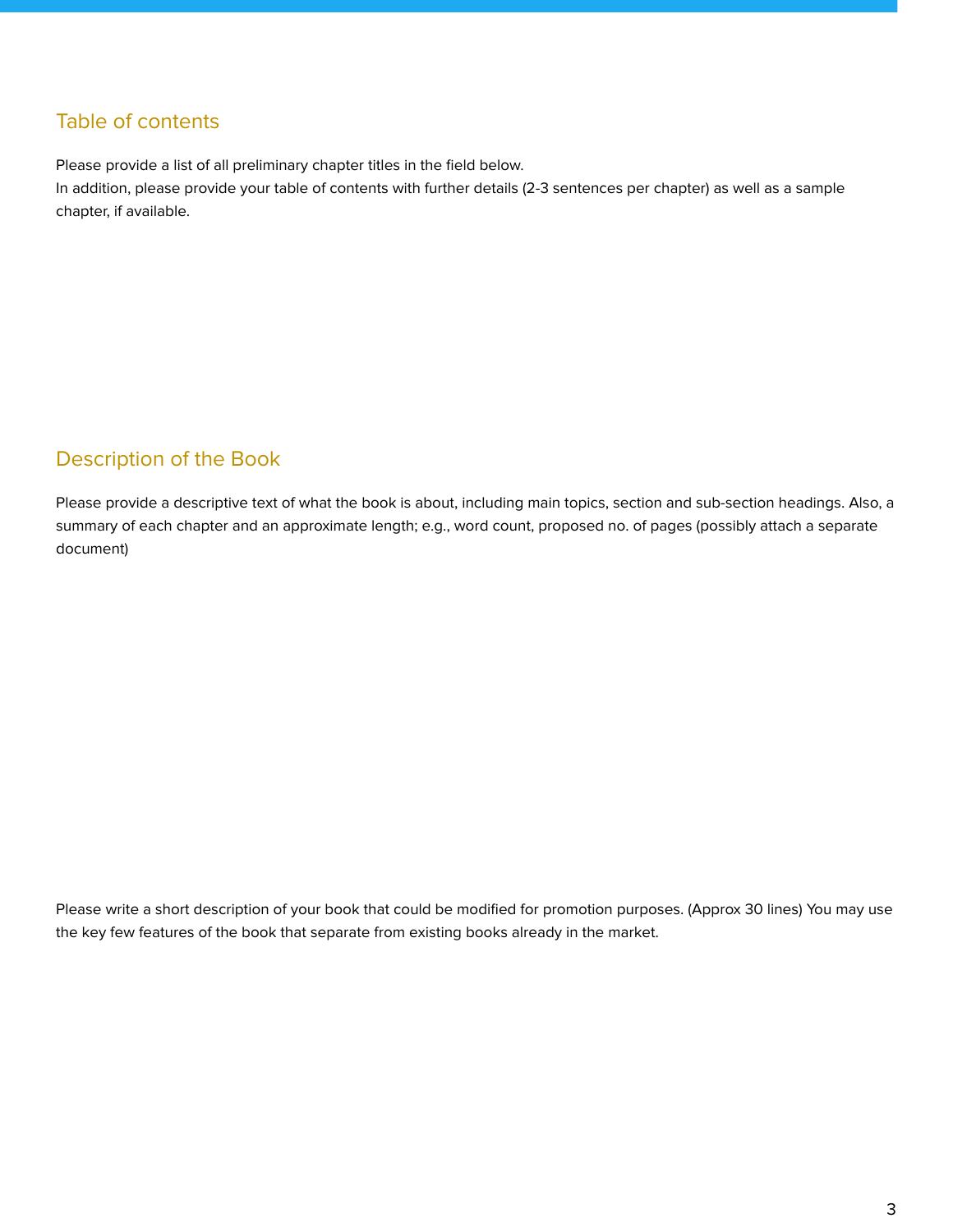#### Keywords:

Please provide between 5 and 20 unique for the content of the of the book. This is help us to SEO the book.

# Unique Selling Points

Please list major features of your book that make it unique (5-10 lines or less):

## Audience/market

Please identify the readership for your book:

General

Primary Market Those audiences you feel need this book

Secondary Market Those audiences with an occasional need for this book

Please indicate any societies, professional organizations, companies or other groups Such as workshop or seminar presenters) that might want to know about your book, or who may be interested in bulk purchases: (5 lines or more)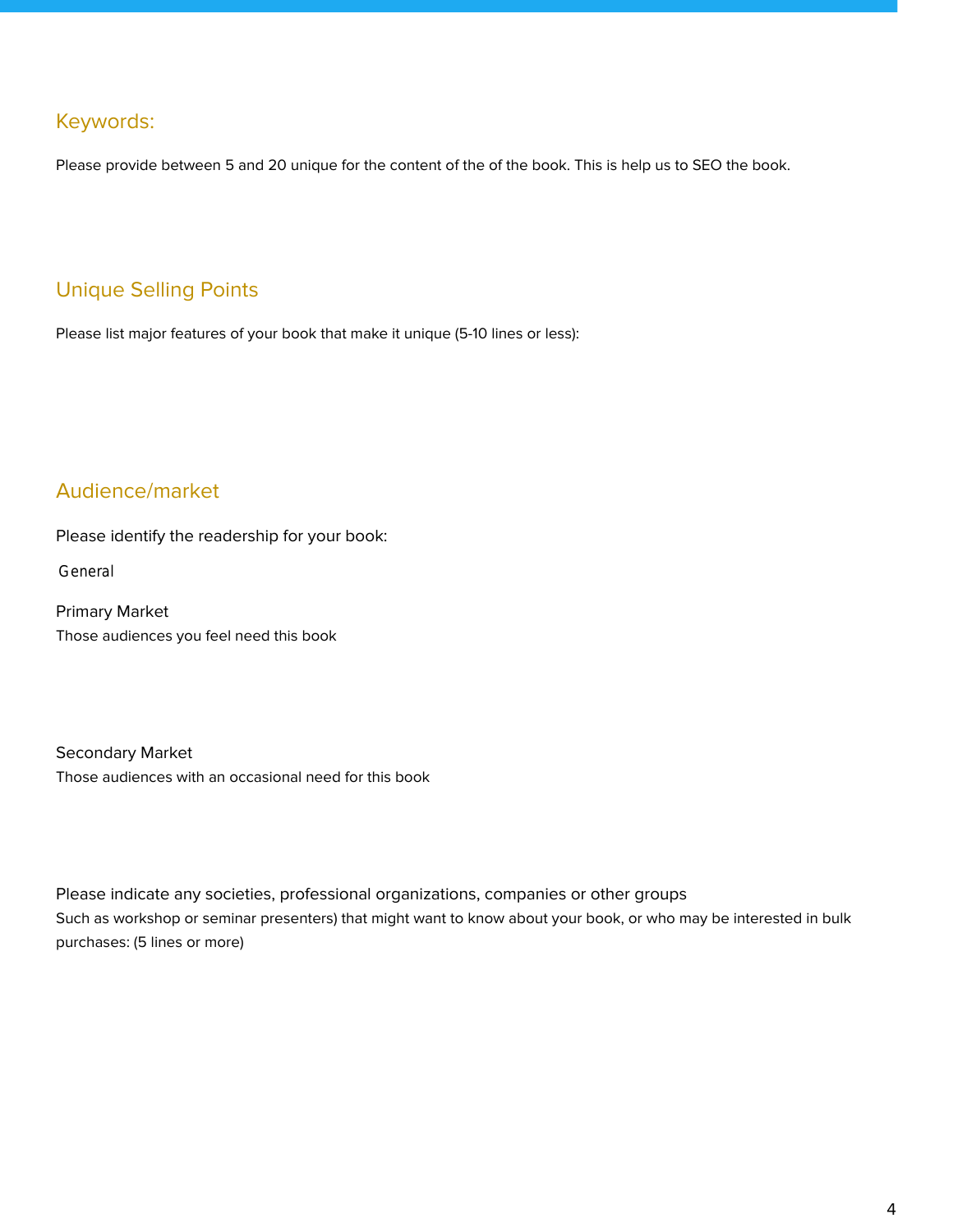Please list any key journals in this area and any major conferences: 5 lines or more

## What is the course(s) you intend to use this book for?

Course Name:

Course Number: Estimated Annual Enrollment:

Length of course:  $\blacksquare$  Is the course optional or compulsory?

Would your book be for main adoption, supplementary reading, or recommended reading?

Can you suggest any lecturers who would be particularly interested in hearing about your textbook? Please give their names and addresses:

# Competing titles

Please list in order of importance, any existing books which are related to your book. Please supply (if possible) author/editor, publisher, publication date, price and any further information you feel relevant. Please give as much information as possible, including competing titles if such exist. (5 lines or more)